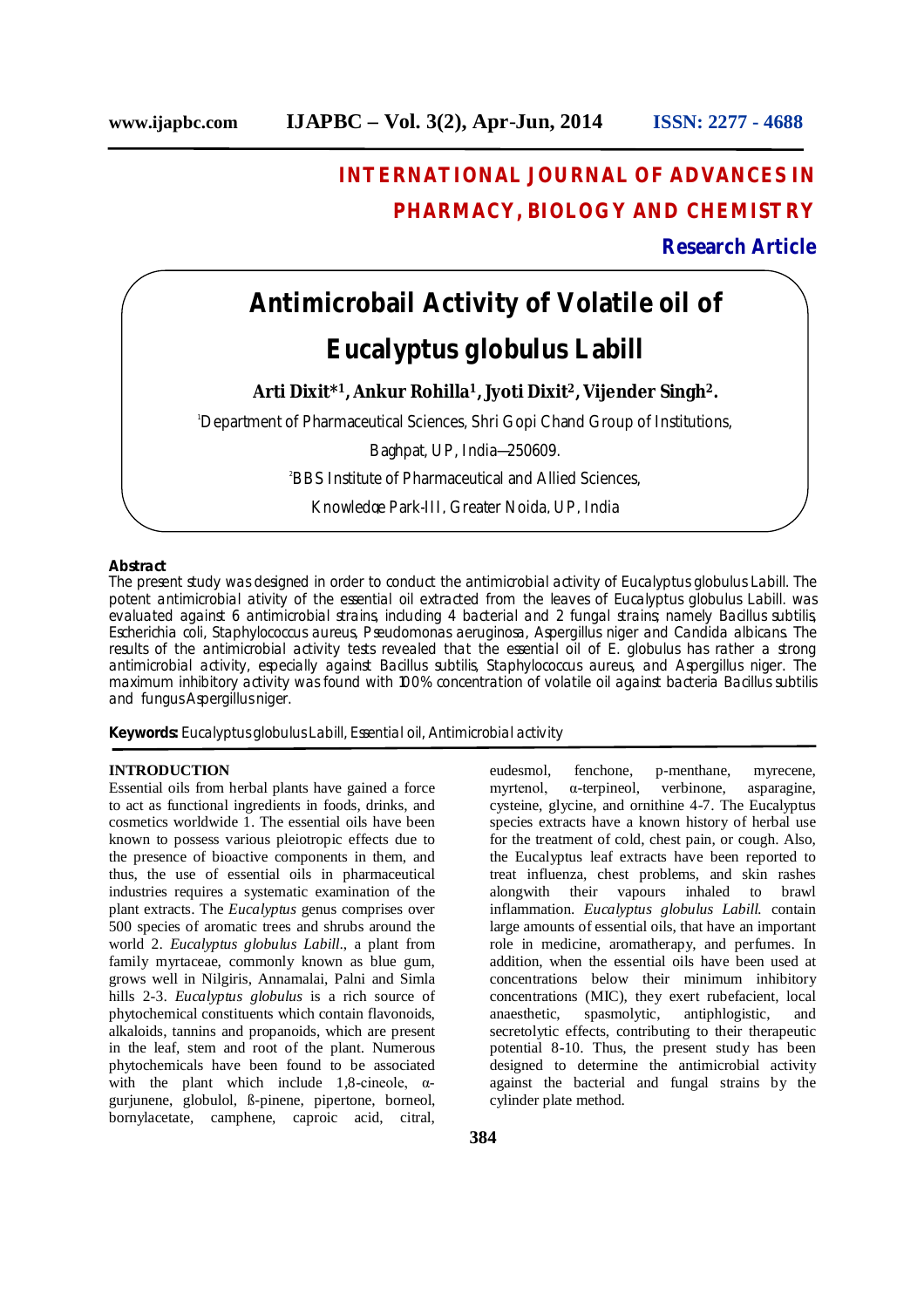#### **MATERIALS AND METHODS Collection of Plant material**

Fresh leaves of *Eucalyptus globulus* commonly known as Blue gum were collected from Greater Noida and authenticated at Department of Botany, Jamia Hamdard, New Delhi. A voucher specimen is preserved in the herbarium section of Phytochemistry laboratory, Faculty of Pharmacy, Ram-Eesh Institute of Vocational and Technical Education, Greater Noida, Uttar Pradesh.

#### **Isolation of Volatile oil**

The fresh leaves (2 kg) were hydrodistilled for three hours according to the method recommended in the British Pharmacopoeia 2003. The light yellowish green coloured oil (6 ml) was obtained. The collected volatile oil was dried over an anhydrous sodium sulphate and stored at 40˚C in the dark.

#### **Microbial Strains**

The strains were obtained from the microbiology laboratory, Deptartment of Pharmacy, and the identification of each culture was done by conventional methods. Pure Gentamycin (50 mg/ml) and Nystatin (50 IU) were used as standards for comparision of antibacterial and antifungal activity, respectively. The selected test organisms are *Bacillus subtilis, Escherichia coli, Staphylococcus aureus, Pseudomonas aeruginosa, Aspergillus niger, and Candida albicans.*

#### **Preparation of Media**

#### **(a) Preparation of Media (for bacteria)**

Media was prepared in distilled deionized (DI) water to produce  $1000$  ml by dissolving agar  $(15 \text{ g})$ , peptone  $(6 \text{ g})$ , beef extract  $(1.5 \text{ g})$ , dextrose  $(1 \text{ g})$ , yeast extract (3 g), casin enzymic hydrolysate (4 g). Then suffecient quantity of 1M NaOH or 1 M HCl was added. The pH was adjusted to  $8.3 \pm 0.05$  and then sterilized for 15 minutes at 15 lb pressure in an autoclave.

#### **(b) Preparation of Media (for fungi)**

Media was prepared in distilled deionized (DI) water to produce 1000 ml by dissolving Mixture of Peptic digest of animal tissue and Pancreatic digest of casein in 1:1 ratio  $(6 \text{ g})$ , dextrose  $(1 \text{ g})$ , and agar  $(15 \text{ g})$ . Then suffecient quantity of 1M NaOH or 1 M HCl was added. The pH was adjusted to  $5.6 \pm 0.2$  and then sterilized for 15 minutes at 15 lb pressure in an autoclave.

#### **Preparation of Standard Solutions**

For the preparation of standard solution, pure Gentamycin and Nystatin were dissolved in DMSO.

#### **Preparation of Test Solutions**

The volatile oil of leaves of *Eucalyptus globulus* was dissolved in dimethyl formamide (DMSO). The three different concentrations (10% v/v, 50% v/v and 100% v/v) have been used for antimicrobial activity.

#### **Preparation of Inoculum**

Fresh suspension of test organism were prepared from freshly grown agar slant, by transferring the test organism aseptically in sterilized nutrient agar media contained in test tube. The test tubes were then incubated at 37  $\pm$  2<sup>0</sup>C for bacteria 24 hours & 25  $\pm$  $2^{0}$ C for fungus for 24 hours. The suspensions were used within 24 hours of their preparation.

#### **Antimicrobial Screening**

The antimicrobial screening was performed by using Cylinder-Plate method, commonly known as Cup Plate Method. All the apparatus used for the experiment were thoroughly cleaned, dried and wrapped suitably before sterilization and were sterilized by heating in a hot air oven at  $150^{\circ}$ C for 1 hour.

#### **(A) Preparation of Agar Plates**

The test tubes containing nutrient agar media were heated to melt the agar media. Each test tube was inoculated with 0.2 ml of the suspension of test organism and was rotated in between the palms to distribute the test organism uniformly in the melted agar media. The inoculated nutrient agar media was then transferred immediately to the sterilized petri dish, using the aseptic techniques.

#### **(B) Assay Method**

The cup plate method was used for evaluating antimicrobial activity. The antimicrobial activity of the volatile oil was studied against four bacterial and two fungal strains. The activity of volatile oil was tested against at various concentrations in dimethyl formamide against all the micro-organism. Gentamycin (50 mg/ml) and Nystatin (50 IU) were used as standards for comparision of antibacterial and antifungal activity, respectively. The antimicrobial activity of volatile oil was screened by the agar well diffusion method. Nutrient agar plates were swabbed with the respective broth culture of the respective broth culture of the organism and kept for 15 minutes in laminar chamber for absorption to take place. Wells were made in agar plates using a sterile cork borer and 10 μl of different concentrations of volatile oil were added to different wells. The plates were incubated at  $37 \pm 2^0$ C for bacteria for 24 hours and 25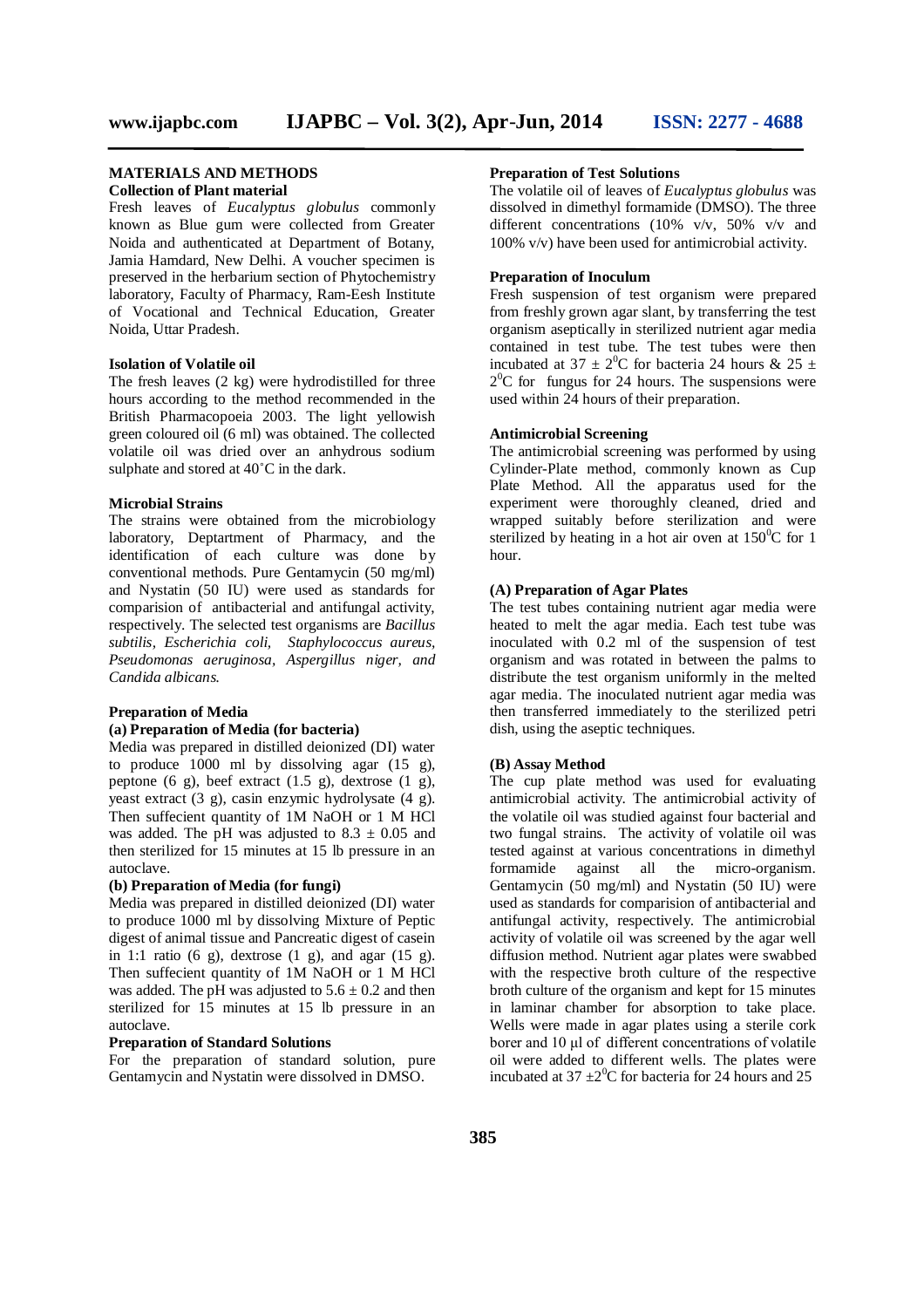$\pm 2^{0}$ C for fungus for 24 hours. The diameter of the zone of inhibition was measured in milimeter.

#### **RESULT AND DISCUSSION**

The hydrodistillation of *Eucalyptus globulus* for three hours according to the method recommended in the British Pharmacopoeia 2003 yielded light yellowish green coloured volatile oil. The volatile oil of leaves of *Eucalyptus globulus* collected from Neha nursery, Greater Noida region, displayed significant inhibitory activity against gram positive *Bacillus subtilis*, *Staphylococcus aureus* and gram negative bacteria *Pseudomonas aeruginosa*, and *Escherichia coli*. In addition, they were found to be active against the fungi, *Candida albicans* and *Aspergillus niger*. All the three dilutions showed significant antimicrobial activity in comparison to their respective standards used. The maximum inhibitory activity was found with 100% concentration of volatile oil against bacteria *Bacillus subtilis* (15 mm) and fungus *Aspergillus niger* (20mm) (Table 1).

### **CONCLUSION**

The essential oil from the fresh leaves of *Eucalyptus globulus Labill* showed significant inhibitory activity against gram positive *Bacillus subtilis*, *Staphylococcus aureus* and gram negative bacteria *Pseudomonas aeruginosa*, and *Escherichia coli*. Also, the essential oil was found to be active against the fungi, *Candida albicans* and *Aspergillus niger*. Every single dilution showed significant antimicrobial activity in comparison to the respective standard solutions. Moreover, the maximum inhibitory activity was found with 100% concentration of volatile oil against bacteria *Bacillus subtilis* (15mm) and fungus *Aspergillus niger*  (20mm). Further studies are needed in this area in order to investigate the antimicrobial activity of essential oil present in the different parts of *Eucalyptus globulus Labill*.

| S. No.         | <b>Test Organism</b>      | Zone of Inhibition $(mm)a$                |      |                  |                    |                 |
|----------------|---------------------------|-------------------------------------------|------|------------------|--------------------|-----------------|
|                |                           | Dilution of volatile oil in<br>DMSO (v/v) |      | <b>Standards</b> |                    |                 |
|                |                           | Acetone                                   |      |                  | Gentamycin         | <b>Nystatin</b> |
|                |                           | 10%                                       | 50 % | 100 %            | $50 \text{ mg/ml}$ | 50 IU           |
| $\mathbf{1}$   | <b>Bacillus</b> subtilis  | 10                                        | 12   | 15               | 45                 |                 |
| $\overline{2}$ | Escherichia coli          | 11                                        | 11.5 | 13               | 32                 |                 |
| 3              | Staphylococcus aureus     | 9                                         | 12.2 | 14               | 33                 |                 |
| $\overline{4}$ | Pseudomonas<br>aeruginosa | 9.2                                       | 11.1 | 14.4             | 42                 |                 |
| 5              | Aspergillus niger         | 17                                        | 19   | 20               |                    | 42              |
| 6              | Candida albicans          | 10                                        | 12   | 13               |                    | 32              |

**Table 1. Antimicrobial activity of Volatile oil of** *Eucalyptus globulus Labill* **leaves***.*

**Gentamycin - Against bacterial strains only**

**Nystatin - Against fungal strains only** 

#### **REFERENCES**

- 1. Yap PS, Yiap BC, Ping HC, Lim SH, Essential oils, a new horizon in combating bacterial antibiotic resistance, Open. Microbiol. J. 2014;  $8: 6-14.$
- 2. Quílez AM, Saenz MT, García MD, Uncaria tomentosa (Willd. ex. Roem. & amp; Schult.)

DC. and Eucalyptus globulus Labill. interactions when administered with diazepam, Phytother. Res. 2012 Mar;26(3):458-461.

3. Valdés AE, Irar S, Majada JP, Rodríguez A, Fernández B, Pagès M, Drought tolerance acquisition in Eucalyptus globulus (Labill.): a research on plant morphology, physiology and proteomics, J. Proteomics. 2013; 79: 263-276.